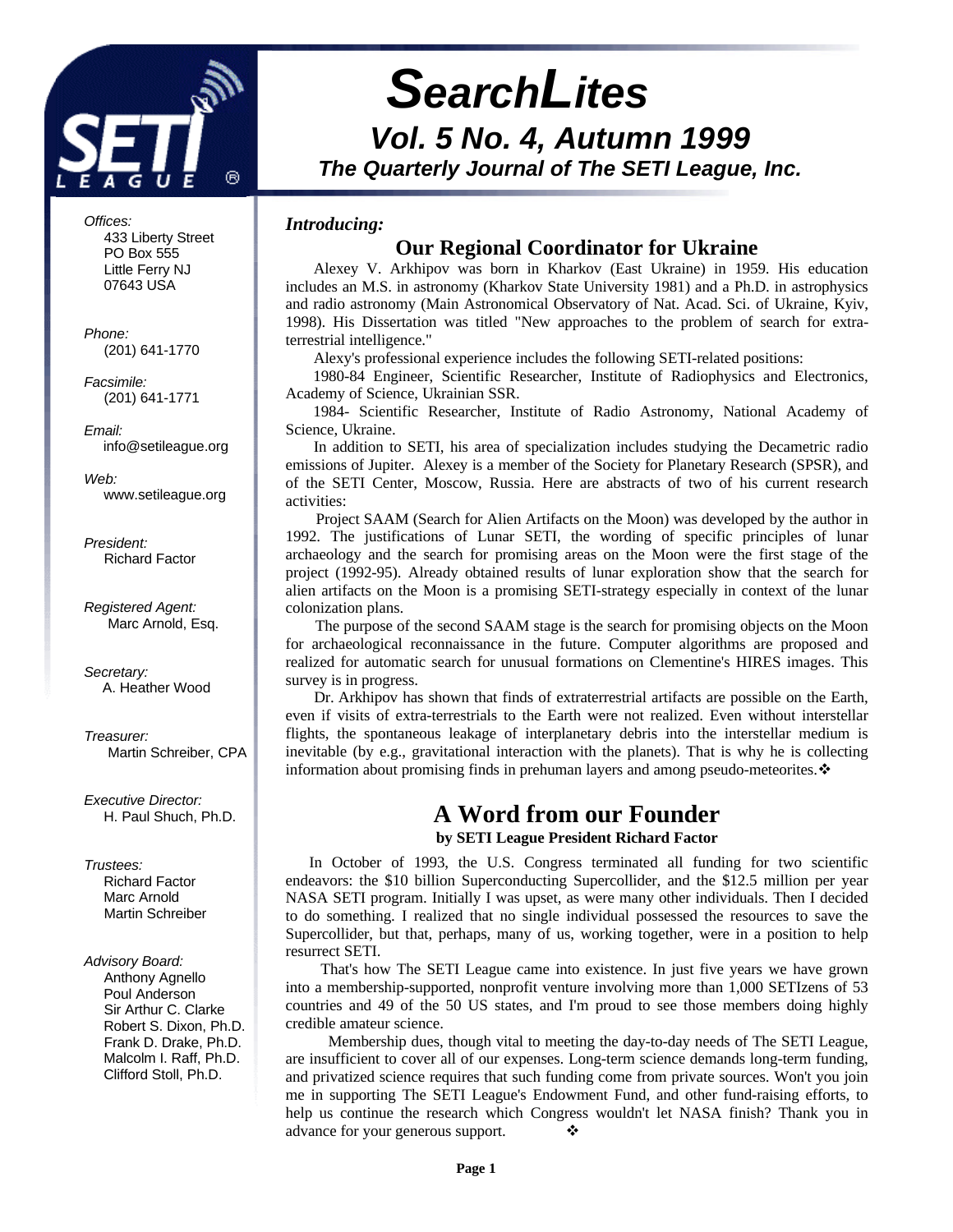## *Guest Editorial:*

#### **Communication by Entangled Particles by Leon T. Darcy, Extra Terrestrial Research Centre**

As we search for ETIs we ask ourselves, "Since any alien intelligence detected will be thousands, if not millions of years beyond us technologically, why do we assume they would use the electromagnetic spectrum for their communications?" This question being on my mind I decided to investigate alternative modes of interstellar communications.

The first question is, do all ETIs use the same senses as we do to "feel" their environment? The answer to that is an obvious no. The human life-form is highly unlikely to be repeated anywhere else in the universe. Other intelligent beings could have some of the same senses as we do. But the sun that they orbit dictates, for example, their visual frequency range. Thus, ET might well see only in the infra red or ultra violet frequencies. Sensing sound could also be in either higher or lower frequencies, depending on the atmospheric pressure of their planet. The sense of smell again is dictated by the planetary environment. Gravity will determine the stature of the beings; the more massive a planet the more "squat" the stature of its inhabitants. A habitable planet with the mass of Jupiter would produce life-forms, intelligent or otherwise, low to the ground and muscular. Imagine living on a planet with the atmospheric pressure of Venus. Light would be bent and to those looking over a landscape on that planet, the horizon would seem to "fold" in on itself, giving that planet's inhabitants a rather skewed view of the universe.

Mass shapes space and time, so light is bent by stars and other masses. Radio waves will also be bent. A space-faring intelligence would know this only too well and understand that to communicate over great distances with each other, or with other intelligent beings, a more instant and reliable method than radio is desirable. We here on Earth may soon have to do the same. How might we achieve real time, two-way communication where even light years of distance wouldn't bother us? We assume if ET is much more advanced than we are, then they must have that problem solved. Until we discover that technology, we may well remain in total ignorance of their presence.

What if other intelligent life forms evolved from insects? Experience with insects on our own planet indicates that they would probably communicate by chemical means. Would we recognize their intelligence when we see it? Perhaps not.

With this problem in mind I considered the thought experiment where a particle here on Earth, which has a left-hand spin, and its twin two million light years away, which has a right-hand spin, still interact instantaneously with each other. If we change the spin in the particle here on Earth, then instantly the other particle two million light years away reverses its spin. This quantum particle entanglement has now been proved by experiment, though admittedly in the laboratory, at more modest distances than two million light years!

With that experiment in mind, I envisioned a theoretical particle spin modulator, with transmit and receive capability. First, we need a candidate particle that is common throughout the universe, then we build a vacuum chamber with a high electromagnetic field. We then inject the selected particles into the chamber. By switching the magnetic fields North to South,

we change the spin of the particles in the chamber, and by switching this field we could modulate a "signal" where all twin particles in the universe should instantly change their polarization opposite to the chambered particles.

If ETIs are using this "instant" communication technology, then we should be able to detect the rapid spin changes in the particles in our own Galaxy. Polarized light is detected as a matter of course by optical Astronomers, and the same is true in the radio spectrum. If we were to find an area in the sky with rapid polarization changes, then this could well be an indication of artificial manipulation of those particles by an alien civilization.

In a cloud of gas and dust, particles spin left and right randomly. But, if ETI is using the polarization modulation method of communication, then we should be able to detect a "hot" spot of spin change in a cloud of gas, where it seems that all the particles polarize at the same time. I assert that we probably couldn't make any sense out of the changes, but leaving aside the influence of nearby Pulsars and like exotic objects, we must at least contemplate that an intelligent communicating civilization may be involved.

*Editor's Note: Like all editorial submissions to The SETI League, the above opinions are those of the author. For a different perspective on the question of FTL communication, see the* Ask Dr. SETI *column on page seven of this issue.*  $\cdot$ 

# **Event Horizon**

SETI League members are invited to check the website at <http://www.setileague.org/general/confrnce.htm>, or email to <info@setileague.org>, for further details about these events.

**\* - SETI League participation confirmed**

**September 2 - 6, 1999:** *Aussiecon Three* / 1999 Worldcon, Melbourne Australia.

**\* September 8, 1999:** *SETI Colloquium* at University of Kentucky, Lexington KY.

**October 2, 1999:** *Mid-Atlantic VHF Conf.*, Willow Grove PA.

**\* October 8 - 10, 1999:** *AMSAT Symposium*, San Diego CA.

**\* October 21 - 23, 1999:** *Microwave Update*, Plano TX.

**\* November 12 - 14, 1999:** *Philcon '99*, Philadelphia PA.

**November 14, 1999**: *Martlesham Microwave Roundtable*, Ipswich England.

**March 26, 2000:** *SETI League Annual Meeting,* Little Ferry NJ. **\* April 21, 2000:** Second annual *SETI League Ham Radio QSO Party*, 14.204 MHz.

**\* April 21 - 23, 2000:** *Balticon 34*, Baltimore MD.

**May 12 - 14, 2000:** *ARRL National Convention* and *Dayton Hamvention*, Dayton OH.

**June 2 - 4, 2000:** *ARRL Atlantic Division Convention* and *Rochester Hamfest*, Rochester NY.

**July 20 - 23, 2000:** *Central States VHF Conference*, Winnipeg Manitoba.

**August 7 - 19, 2000:** *XXIVth International Astronomical Union General Assembly*, Manchester University, UK.

**August 31 - September 4, 2000:** *Chicon 2000* World Science Fiction Convention, Chicago IL.

**September 3 - 4, 2000:** *Weinheim VHF Convention*, Mannheim Germany.

**\* September 9 - 10, 2000:** *Second Convention of the European Radio Astronomy Club*, Heppenheim Germany. ❖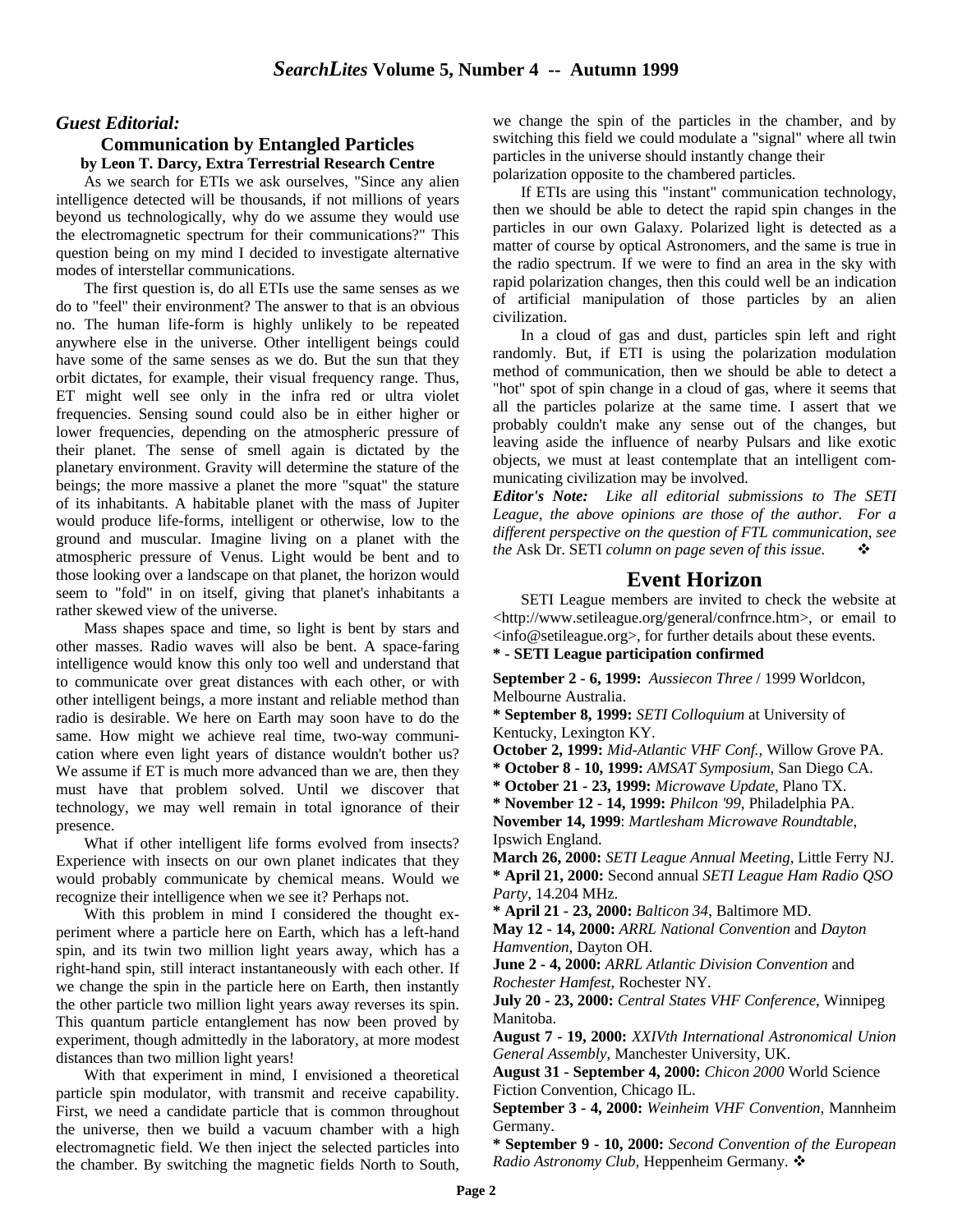# *Editorial Response and Counter-Responses:* **Microprobes Won't Survive Interstellar Travel**

**by Mario Zadnik (rzadnikm@curtin.edu.au )**

The Spring 1999 issue of *SearchLites* carried a guest editorial by Prof. Paul Davies, in which he wrote (based on a suggestion by Allen Tough) "that they could send a small smart space probe to eavesdrop on our activities...It might be no more than the size of a pea..." I would argue that cosmic ray fluxes and energies mitigate against this suggestion.

The best reference I have found on cosmic ray fluxes and energies is "Cosmic-Ray Record in Solar System Matter" by Reedy, Arnold and Lal, Science Vol 219, pages 127-135, 14 January 1983 . There are probably many more recent reviews, perhaps in the Annual Review of Astronomy and Astrophysics and on the Web. However, the Reedy et al. paper is an excellent introduction and has a very useful Table 1 in which the energies (MeV/nucleon), mean flux (particles/second/square centimetre) and effective depth in solid matter (centimetres) are presented for solar and galactic cosmic rays (CRs). The data in the Reedy et al. paper can be used to address the question of damage which CRs will do to interstellar probes.

Ignoring nearby stellar/solar cosmic rays (which will only exacerbate the damage), interstellar probes will be subject to galactic CR fluxes of about 3 particles/second/square centimetre with an effective penetration depth of between 0 to 100 cm. Taking microprobes of a few square cm area (say 10) and some mean travel time of say a few million years (10^14 seconds) to traverse a significant fraction of the galaxy at a few percent of the speed of light, the probe will encounter about  $3 \times 10^{15}$  high energy (100 to 3000 MeV/nucleon) cosmic rays.

Although such microprobes will have about 10^24 atoms, which is a billion times larger than the number of incident CR particles, the CR particles when colliding with the nuclei of the microprobe in their path will create cascade showers of many thousands high energy fragments thereby causing further damage to the probe. An analogy would be a very high powered dumdum bullet hitting a watermelon and blasting a cone-shaped trail of destruction through it. So, my guess is that beside the problem of the large amount of energy required to get the probes up to some significant percentage of the speed of light and then slow them down, probes with less than a few metres shielding will not survive hostile CR environment for the time required for interstellar travel.

Regarding our satellites and probes (Voyager, Pioneer), some have survived for a couple of decades, but this is vastly shorter than the time scales required for interstellar travel and hence have experienced far less damage. Even the comparatively mild solar activity (particles with energies/nucleon of a million times smaller than galactic CRs) is enough to damage some communications satellites.

Peter Backus from the SETI Institute corresponded with me on this matter, and concluded that "whatever their technology, they can't avoid the physics. Small probes will require a thick shell to reduce damage from cosmic rays."  $\cdot \cdot$ 

# *Prof. Davies Replies:*

Thank you for your message about cosmic ray damage to space probes. I believe you have identified a legitimate problem, although it may not be a fatal one. I agree with Allen that nanotechnology might enable repair operations to be carried out. After all, bacteria are nanomachines, and they have good repair mechanisms for radiation damage, perhaps good enough for them to survive for quite long in outer space.

# **Cosmic Rays? No Problem! by Allen Tough (AllenTough@aol.com)**

Actually, we probably need not worry much about cosmic rays fatally damaging interstellar probes. Here are some reasons for NOT worrying:

**1.** No one else seems worried. In all the NASA material and web sites on interstellar travel that I have checked out, nothing is said about cosmic rays. Nor in the nanotechnology literature, as far as I can recall. Nor in the National Space Society position paper. Nor in any of the other 35 references in my "Small Smart Interstellar Probes" paper

(preprint at http://members.aol.com/WelcomeETI/8.html). **2.** We have to remember that any civilization we are likely to detect is probably thousands of years ahead of our technology. Even now, our nanotechnology literature indicates that within a few decades we will be able to manufacture "active materials" atom-by-atom. These intelligent active materials will incorporate sensors, diagnosis, and repair capacities right in the material itself. So any cosmic ray damage could presumably be repaired. (Nanotechnology, like interstellar probes, has become widely accepted within mainstream science over the past 2 years.)

**3.** We need not worry about a probe surviving for "a few million years" as you mention. A few thousand years might be enough if the probe travels only a few hundred light years.

**4.** If our satellites and space station and interplanetary probes had been devastated by cosmic rays, I would worry more. You are right, they have been in existence only a fraction of the time needed for interstellar travel, but still they are the best practical test so far of likely damage from cosmic rays.

 All in all, as we think about a civilization thousands of years ahead of our technology, it seems unlikely that cosmic rays will stop their interstellar exploration.  $\bullet$ 

# **Members In The News**

SETI League member Dr. Clifford Pickover has recently completed three new books:

*The Science of Aliens* (Basic Books, ISBN 0-465-06314-X is lavishly illustrated and contains scientifically-based speculation regarding alien life. The illustrations and frequent references to popular culture should make it appeal to all ages. (For fans of the SETI League, this book even has two wonderful photos of Dr. H. Paul Shuch, the Executive Director of the SETI League.)

*Time: A Traveler's Guide* (Oxford University Press) probes mysteries that have baffled mystics, philosophers, and scientists throughout history -- What is the nature of time? Is time travel possible?

*Strange Brains and Genius: The Secret Lives of Eccentric Scientists and Madmen* (Plenum) takes readers on a wild ride through the bizarre lives of brilliant, but eccentric geniuses who made significant contributions to science and philosophy. Chapters on aliens and the UFO abduction experience should be of interest to SETI League members.  $\cdot$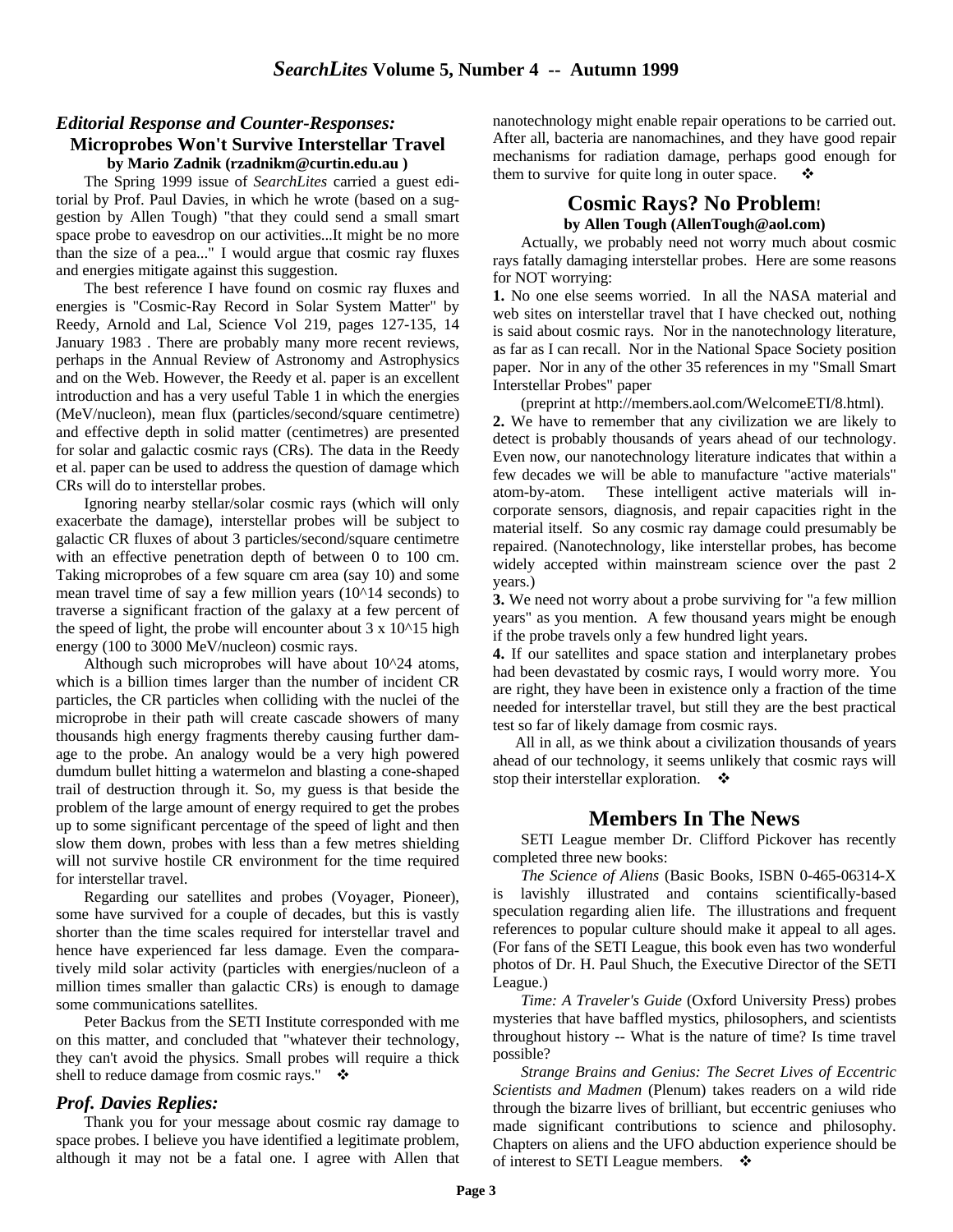# *Software Page*

# **What's A Grid Square?**

One of the things which makes The SETI League unique among grassroots science organizations is that we have hundreds of members around the world, dozens of amateur observatories in operation, hundreds more under construction, and a grand goal of perhaps 5,000 participating stations early in the next decade. Our size, scope and span demand a method for uniquely identifying each of our active stations, preferably by geographical location. After extensive discussion on our various email lists, our members have decided to adopt six-character grid square designations for this purpose.

Grid squares have recently become popular among radio amateurs to identify the location of their stations. First proposed at a conference in Maidenhead, England, in 1980 (and hence sometimes called Maidenhead Locators), grid squares allow low-precision (four-character) and high-precision (six-character) expression of a station's latitude and longitude. Each grid in the low-precision case consists of a region one degree of latitude high by two degrees of longitude wide. Such a region is expressed by a "grid" identified by two letters of the alphabet (generally shown in capitals), and a "square" consisting of two numeric characters. For example, SETI League headquarters is in location FN20.

For higher precision, each grid square may be further divided into subsquares, expressed as two lower-case alphabetical characters. Since each subsquare encompasses 2.5 minutes of latitude by 5 minutes of longitude, a station's location is thus identified to within better than 5.6 nautical miles anywhere on the surface of the Earth. Our headquarters building is at FN20xv in this nomenclature.

A more detailed explanation of grid squares, including downloadable software to enable you to compute yours, may be found on The SETI League's website, at this URL:

http://www.setileague.org/general/gridsq.htm.

When you register your Project Argus station, you will be asked to identify it by your grid square. If you don't know your grid square, please supply your latitude and longitude, as precisely as you are able to identify them, and we will compute your grid square for you, and assign it to you as your unique station identifier.

Because it has been his experience that not all grid square locator programs compute Southern Hemisphere locations correctly, Eastern Australia regional coordinator Noel Welstead recommends that you check your location with various different grid square programs (several are linked from the website) before deciding where you are.  $\bullet$ 

# **SETI@home Launched**

The world's most ambitious application of distributed data processing was successfully launched in May by our colleagues at the University of California, Berkeley. SETI@home taps into the idle resources of perhaps a million personal computers, for the analysis of raw Arecibo SETI data. Although not a SETI League initiative, many of our members are participants, and in fact The SETI League has formed its own SETI@home Team. Signup details may be found on The SETI League, Inc. website, at <http://www.setileague.org/general/setihome.htm>. v

# **OS Grid Reference Method**

Although the Maidenhead grid square system described above originated in England, many radio amateurs in the UK use a different system based upon Ordnance Survey maps. Adrian Kingsley-Hughes, The SETI League's volunteer regional coordinator for Wales, elaborates:

As mapped by the Ordnance Survey, Great Britain is covered by 100 x 100 km grid squares identified by two letters (91 in all - 7 across, 13 upwards). The origin of this grid is about 110 km west and 20 km south of Land's End. On the Ordnance Survey maps these squares are further divided by grid lines representing 10 km spacing, numbered 0 to 9 from the southwest corner in an easterly (left to right) and northerly (upwards) direction. Using this system you can identify a 10 km square grid. On the more detailed maps (Landranger) you can further divide up the grid into 1 km squares.

Using this method you get an Ordnance Survey grid reference. It takes the following format:

SH551725 (my station's location).

The first two letters are the sheet identifier. The next three digits give the eastings along the grid and the final three digits give the northings.

For those finding it difficult to remember that eastings come before northings, then remember to go "along the hall and up the stairs."

The OS system is a very good system indeed. An advantage of it is that if you want to find the distance between two points then you can use the Pythagorean theorem.

The Pythagorean theorem states that in a right triangle, the square of the length of the hypotenuse equals the sum of the squares of the other two sides. As eastings lines are perpendicular to northings, it can be used to calculate the distance between the two points (ie, the hypotenuse) by just calculating the difference in eastings by subtracting the smaller figure from the larger, and then calculating the difference in northings by subtracting the smaller figure from the larger. Now square the two results and add together; now the square root of this result is the length of the hypotenuse. Using this method you can get a value in meters.

## **SETI@home Screen Shot**

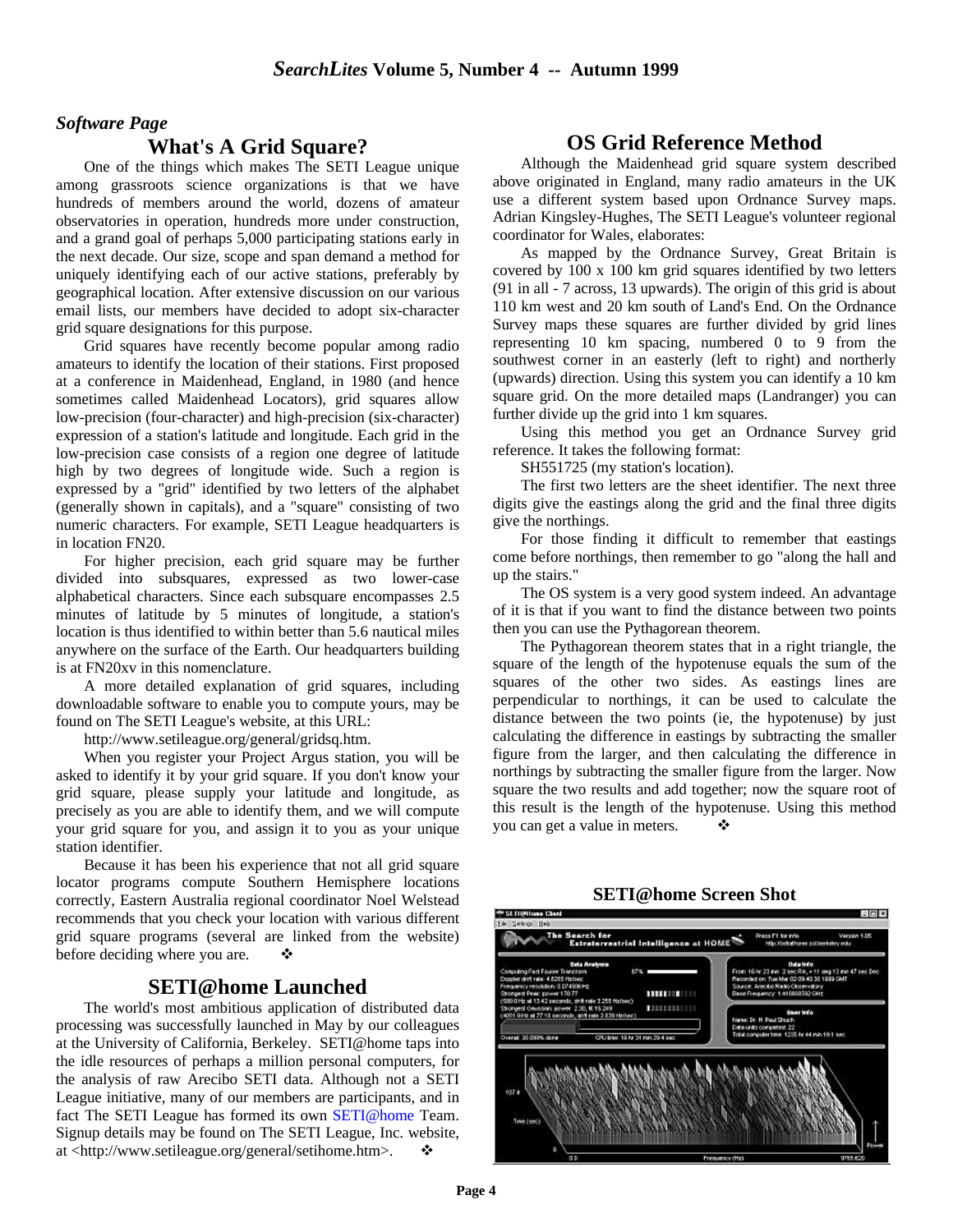# *Hardware Page*

## **How Do You Know Where You're Pointing? by Malcolm Mallette, WA9BVS (mallettem@tcon.net)**

If you do not know where your SETI dish is pointed, any discovery has no meaning as it cannot be confirmed. Confirmation of reception of a signal is impossible unless the radiotelescope doing the confirmation can be pointed to the Right Ascension and Declination that the signal comes from.

Our radiotelescope at the University of Indianapolis is doing wide band Radio Astronomy. However, the pointing problem is the same as an Argus station. With a 15 ft dish at 3.8 GHz, we have a one degree half power beamwidth. Accurate pointing is a primary consideration.

We first tried using an angle finder for rough setting. Then we moved the dish in what we hoped were fractions of a degree until the drift scan observation showed that a natural source was centered. We often moved the dish up and down while an object was in transit while watching the receiver output on a computer monitor and on a analog meter to set the dish right on. The maximum signal position was right on the source. Of course, we were pointing south and setting the elevation.

We then tried a potentiometer driven by a belt with teeth that was in turn driven by the rotation of the dish up and down. That worked fine for accuracy up to 1.5 degrees but was not accurate enough for our operation.

We finally used a digital level. The digital level reads out in tenths of a degree. The dish was centered on Taurus A by moving the dish up and down while Taurus A was transiting. The digital level has a magnetic mount as an option. Using the magnetic mount, the digital level was fastened to a selected steel bar that supports the dish and moves with the dish. The place the magnet on the digital level's mount is placed on the bar is marked so the digital level can always be placed on the same spot.

The digital meter was read and its reading compared with the actual elevation, which we knew as we knew that the dish was centered on Taurus A. An offset was then determined. For example, if the actual elevation is 72.3 degrees and we read 72.5 degrees on the digital level, we know that we must subtract 0.2 degrees when we read the digital level.

Using the digital level, we can set the dish elevation, and therefore the declination at which it is pointed, to within about 0.2 degrees. To set the dish's azimuth heading to exactly south, merely observe transits of a natural object and move the dish slightly until the peak signal coincides with the time the object should transit the south meridian.

I am assuming that you will use the drift scan method of observation for a SETI search. By setting the dish on an exact elevation using a known natural source, you can determine the offset for a digital level and set the dish accurately for elevations at which there are no strong natural sources.

We will probably go to a more complex system that remotely reads the dish position for computer aiming and star tracking. However, for an individual's Argus station used in drift scan operation, the digital level is adequate, costs about \$130 with magnetic mount, and is easy to use and calibrate.  $\mathbf{\hat{v}}$ 

## **Cooling Radio Astronomy Preamplifiers by Dr. Thomas A. Clark, W3IWI (clark@tomcat.gsfc.nasa.gov)**

In my professional life, I have been responsible for the global network of radio telescopes used in Very Long Baseline Interferometry (VLBI) for high accuracy (millimeters on a global scale) geodetic science (see our web site at http://lupus.gsfc.nasa.gov for some info). The geodetic VLBI network operates at S-band (2.2-2.4 GHz) and Xband (8.1-8.9 GHz) and all the stations use HEMTs (High Electron Mobility Transistors) operating at cryogenic temperatures (~20K). At S-band, the HEMT LNAs have amplifier noise temperatures < 5K, resulting in Tsys  $\sim$ 30-50K, and at Xband they contribute  $\sim$ 10K to the ~50K Tsys. Cooled HEMTs are used all the time in the radio astronomy world. As an example of the current state-of-the-art, take a look at the plot on cooled FET/HEMT performance on the NRAO web site at:

<http://www.cv.nrao.edu/~nbailey/hfet-prf.gif>.

To get the cryogenic temperatures, we use commercial 2- or 3 stage closed- cycle Joule-Thompson refrigerators. These refrigerators are rather similar to conventional air conditioners, except that Helium is used as the "working fluid" -- Freon would freeze hard as a rock! The 1st "warm" stage cools the ~300K ambient temperature down by a factor  $\sim$  4-5 to  $\sim$  60-70K. The 2nd "cold" stage cools the  $\sim$  60-70K by another factor of 4-5 to ~15-20K. Some receivers use a 3rd stage to get down to the ~4K level.

Note that I used absolute temperatures in this description. A large portion of the cooling improvement comes from the reduction of the kTB noise contribution, where T is the absolute temperature. Thus, cooling from ~300K ambient by ~30C (which is also 30K) results in only a 10% drop in the thermal noise contribution -- hardly worth the effort! Basically, the solid-state thermionic refrigerators just can't "pump" enough heat to make a significant improvement.

A much better approach has been used by optical astronomers for years to cool photomultiplier tubes (see, for example <http://www.photocool.com/dricrf.htm>). Dry ice can be obtained at your local Ice Cream store -- it's even advertised at local "Seven-Eleven" neighborhood stores (for an example in the Tampa, FL area, see <http://www.dels24hours.com/> ).

I'll tell an anecdote from ~15 years ago to illustrate how well dry ice works. It was at a Central States meeting with Barry Malawanchuk (VE4MA) and I competing to win the 1296 MHz Noise Figure contest. Barry brought his newest FET amplifier built with copper water pipe. I brought a 1420 MHz LNA we were using for radio astronomy. I put my 21cm LNA into a foam plastic box with only the coax & bias cables visible and filled the box with dry ice, and let it cool for a few minutes.

Barry was so proud of his LNA and was certain he would win. He was showing  $\sim 0.5$  dB NF and  $\sim 20$  dB of gain. My "black box" had more that a tenth dB better NF and about 40 dB of gain. It was also broad as a barn, with little difference anywhere in the 1200-1500 MHz range. My only "tweaker" was a gate-voltage bias pot.

Then Barry realized what I had done and decided to cool his LNA. Unfortunately, copper water pipe presents a huge thermal mass. And since his FET biases were optimized for ambient temperatures, his amplifier was a bitch to tune when it finally got cold. After a couple of hours of tweaking, Barry matched my LNA and we declared a tie.

So my advice, if you want to get a significant performance improvement, try putting your LNA into a foam plastic box; the kind that holds a 6-pack of beer is about the right size. To minimize moisture condensation problems, first dry the amplifier well, then put it in your kitchen freezer. While still cold, seal the amplifier from moist air by putting it into a condom. Depending on how you bias the amplifier, you might want to bring the bias out separately so you can tweak it cold.  $\bullet$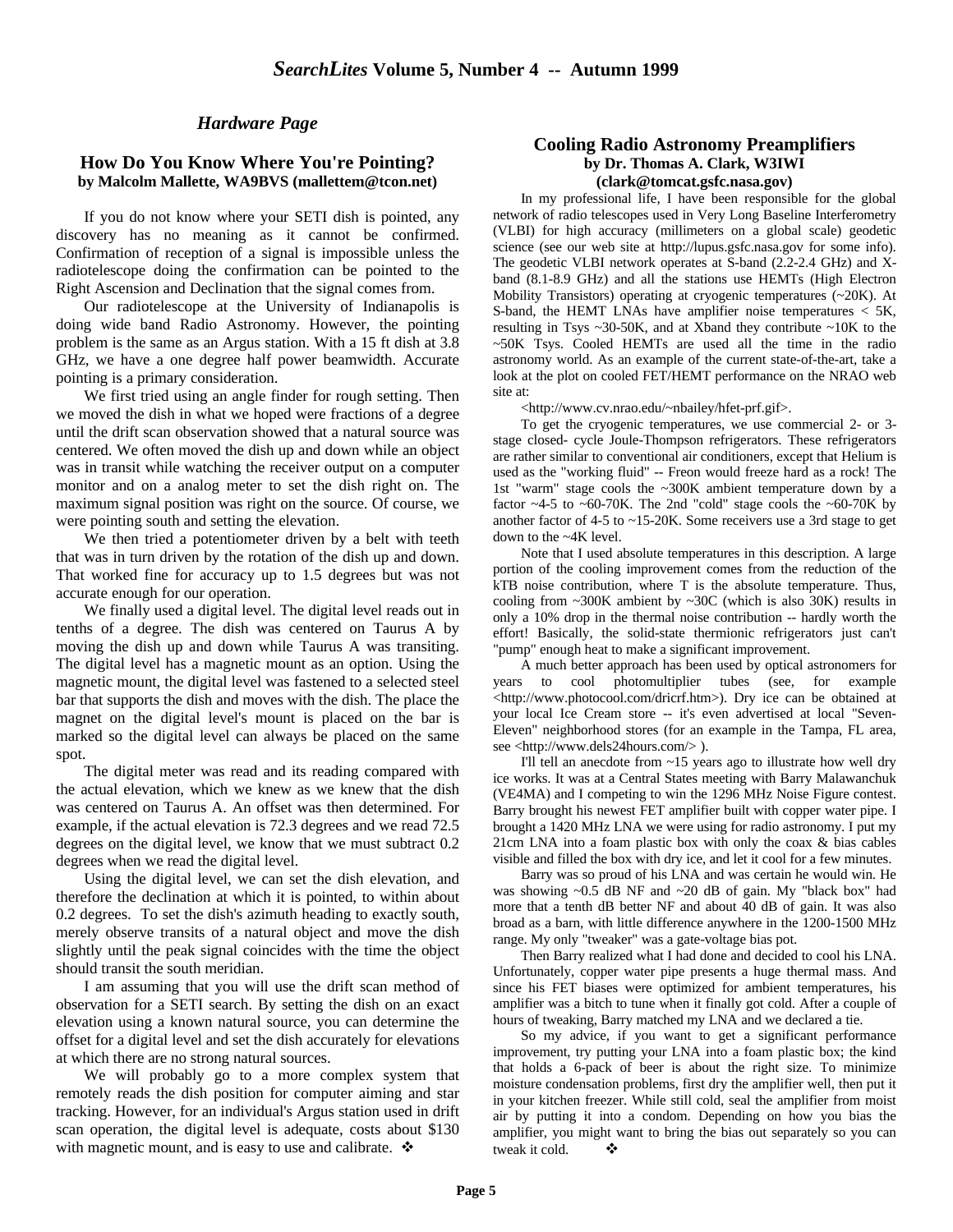# *Ask Dr. SETI*

#### **Dear Dr. SETI:**

*I understand that light is a form of electromagnetic radiation. So are radio waves. Now if a telescope can magnify light 400x, couldn't it also do the same with radio waves? You could focus your telescope on a star, put your reciver at the eye piece,and get a signal 400x more powerful! If this would work,it would cost less than a dish, and take up less space. So, would it work?*

*CC, Scotland*

#### **The Doctor Responds:**

You have just described exactly how both (Newtonian) optical telescopes and (parabolic dish) radio telescopes work. The reason the optical telescope mangifies light hundreds or thousands of times is that its mirror is large relative to the wavelength of light being gathered. A radio telescope similarly "magnifies" its "light" hundreds or thousands of times, because its mirror (the parabolic dish -- which focuses light to its eyepiece, the feedhorn) is large relative to the wavelength it is focusing. The only problem is, the radio telescope is dealing with electromagnetic radiation about half a million times longer than visible light wavelengths, so for equivalent performance, its "mirror" needs to be about half a million times larger than the equivalent optical telescope's.

Now that we agree on the basics, let's run the numbers. A reflecting telescope (optical or radio, it doesn't matter) has a "magnification" which can be described in terms of power gain. At 100 percent efficiency (which we can never achieve, because the real world isn't perfect), we can calculate that power gain. It's actually easier to calculate voltage gain, and then square it, since power ratio varies with the square of voltage ratio. The relationship is:

 Voltage gain ~ (Reflector circumference) / (wavelength) where both are measured in the same units. Of course, circumference equals diameter times pi (for a round mirror), and diameter is twice radius, which is why all the textbook formulae contain a  $(2 \pi r^* r)$  factor.

Next, power gain  $=$  (voltage gain) $^{\wedge}2$ . Think of this as your "magnification" of light.

Finally, in radio we usually convert power gain to dBi, a logarithmic shorthand. dBi means deciBels compared to an isotrope. An isotropic radiator is a theoretical (can't actually build one, buy one, or find one in nature) ideal omnidirectional antenna. Omnidirectional means it radiates equally poorly in all directions. Anyway, the conversion is:

 $dBi = 10 * log (power ratio),$ 

where we use a base 10 logarithm.

So, let's put all this together and run some examples.

First: my optical telescope (a Celestron model C-8) has a 100 mm radius reflector. That mirror has a circumference of (2  $*$  pi  $*$  100 mm)  $\sim$  just over a half meter. I use it to magnify visible light which has a 500 nanometer wavelength.

The voltage gain is  $(1/2 \text{ m})/(500 \text{ nm}) = 1,000,000!$ 

Theoretical power gain is  $(1,000,000)^2$  = 1,000,000,000,000!

Converting to dBi, that's 10 log  $(10^{\text{A}}12) = +120$  dBi

(only I won't really get anywhere near that performance, because my eyepiece and mirror are quite imperfect).

Next: let us consider the world's largest radio telescope, Arecibo radio observatory, at the hydrogen line. The mirror at Arecibo has a 152 meter radius. Its circumference is (2 \* pi \* 152 meters) ~ just under 1 kilometer. I use it to receive "light" at a wavelength of 21 cm. So:

Voltage gain is  $(1 \text{ km})/(21 \text{ cm}) \sim 5,000$ .

Theoretical power gain is  $(5,000)^{2} = 25,000,000$ .

Converting to dBi, that's 10 log  $(2.5 * 10<sup>2</sup>) \sim +74$  dBi (only Arecibo won't really get anywhere near that performance, because its eyepiece {the feedhorn} and mirror {the reflector} are quite imperfect).

Well, actually I've misled you a little here, because I'm comparing apples to kumquats. If we level the playing field by restricting each instrument to its intended application, we see that my Celestron telescope and my 12 foot radio telescope are just about equivalent in performance (see the Appendix below). But this doesn't invalidate our...

#### **Conclusion:**

In terms of power gain, my Celestron telescope is tens of thousands of times more sensitive than Arecibo. Which explains why optical SETI is so appealing.

# **Appendix: Optical Magnification and the Eye**

You may be wondering why the typical amateur optical telescope has a magnification of about 400, while we have just computed its power gain at 1,000,000,000,000. The apparent discrepancy is because antenna gain is calculated relative to that elusive isotrope, while optical magnification is generally specified relative to the naked eye. So, if we know the optical telescope's gain, and want to know its magnification, we need also to compute the "gain" (relative to isotropic) of the human eye. Fortunately (although optical physics has its own formulas), straight antenna theory can apply here as well.

Let's consider the human eye to be an antenna whose aperture to electromagnetic radiation is the pupil. Say the radius of the dilated pupil (it is dark when we use a telescope, after all) is on the order of 2 mm. We can use the same equations we use for a parabolic antenna:

Voltage gain ~ (pupil circumference) / (wavelength)

Voltage gain  $\sim$  (2 pi  $*$  2 mm) / (500 nm) = 25,000

Power gain = (voltage gain) $\frac{1}{2}$  ~ 600,000,000 = +88 dBi

which makes the naked human eye an optical Arecibo!

Now, as to the question of the magnification of my Celestron, let's assume I have an eyepiece which perfectly couples to my pupil (I don't, which means its efficiency is less than 100 percent, but this is the ideal case). Theoretical magnification would be the ratio of the antenna's power gain to that of the naked eye. That comes to  $(1,000,000,000,000) / (600,000,000) =$ 1667. The optics people have simpler formulas for calculating magnification, to be sure (ratio of mirror to eyepiece dimensions being the favored one). We would expect the results to correlate well with antenna theory.

Next, let's calculate the power gain of that Celestron telescope, not in dBi (deciBels compared to isotropic), but rather in a new unit which I'm going to call dBe (deciBels compared to the human eye). The relationship should be (and in fact is):

 Telescope Gain (dBe) = Telescope Gain (dBi) - Human Eye Gain (dBi)

Telescope Gain (dBe) =  $(+120$  dBi) -  $(+88$  dBi) =  $+32$  dBe [notice that the i's in the dBi units above cancel].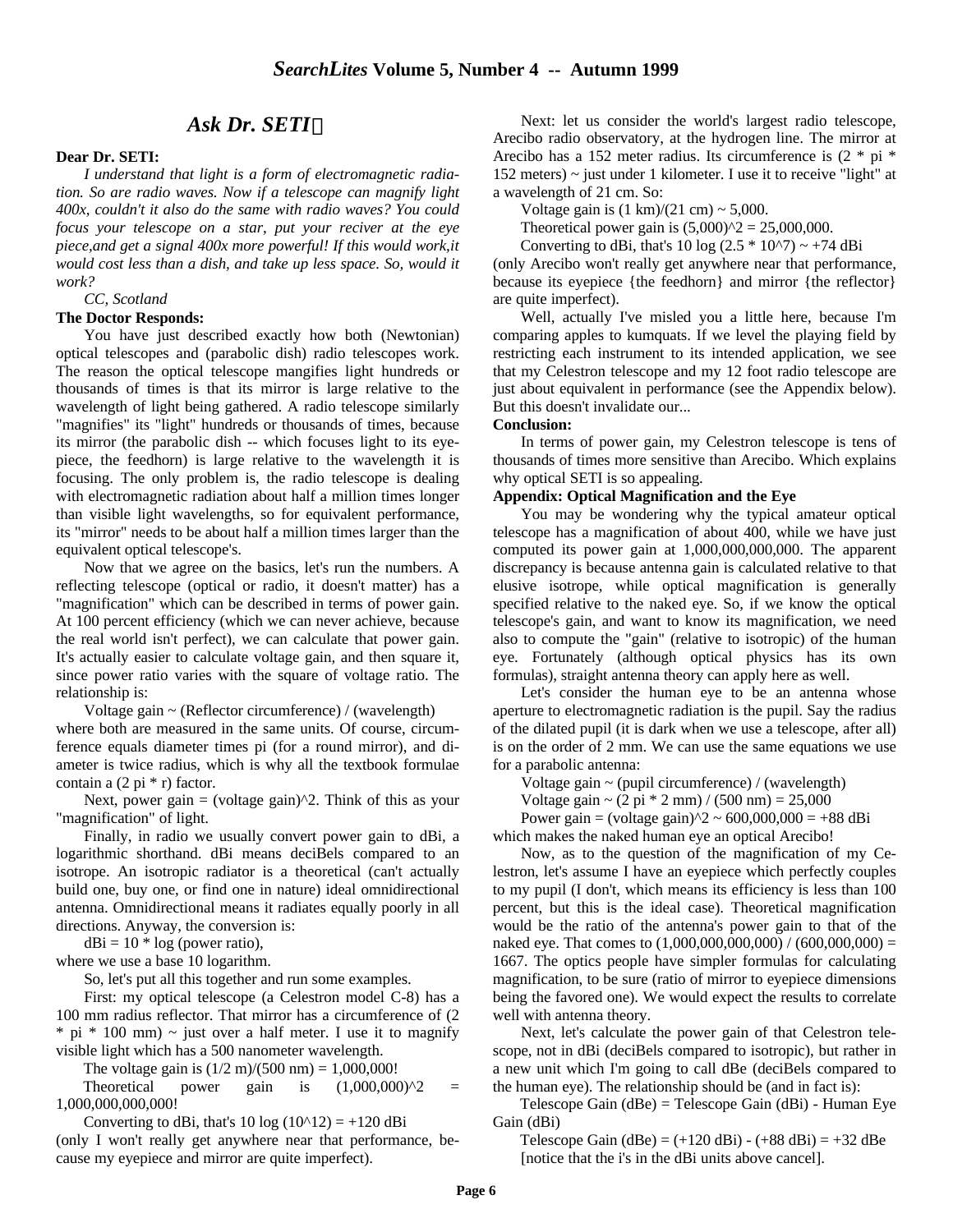It has been previously shown in the article *SETI Sensitivity: Calibrating on a Wow! Signal* (available on The SETI League website) that the "standard" 12-foot dish used in Project Argus stations achieves a gain of +31.8 dBi. Comparison to an isotrope is as appropriate for radio telescopes as comparison to an eyeball is for optical telescopes. Thus, it appears that, as far as their intended applications are concerned, the average amateur radio telescope (typified by the Argus station) and the typical optical telescope (exemplified by the Celestron C-8) are roughly equivalent in performance.

#### **Convolusion [Convoluted Conclusion]:**

Whereas, the human eye is the optical equivalent of an Arecibo, the standard Project Argus station is the microwave equivalent of a Celestron! And since significant optical astronomical discoveries have been made with Celestron-class telescopes, we have every reason to expect significant microwave astronomical discoveries to be within the grasp of our Project Argus-class amateur radio telescopes.

#### **Dear Dr. SETI:**

*When a Native American sends a smoke signal today, who hears or sees what is being said? I think the reason we are not having any luck in finding transmissions from other worlds, near or far, is that we are using technology that is current only for us. But what if the inhabitants of some other world are traveling between stars, having developed a system that allows them to travel faster than the speed of light?*

*If you can travel at warp speed, why would you communicate using a system that propagates at the speed of light? They would need some sort of system that transmits a signal beyond the speed of light.*

*Oh! People have said we cannot surpass the speed of light, just as it was once felt we could not surpass the speed of sound. I think the speed of light is no different than the speed of sound, just a tad faster. I feel that is where research needs to be done, looking for a method of communication that can surpass the speed of light. Dr. A. Einstein gave us a leg-up on some of this type of knowledge; now we need to find someone that can take this information and run with it, to the most distant star.*

*Don, San Antonio TX*

#### **The Doctor Responds:**

Actually, the speed of light is about Mach 1,000,000, or a million times the speed of sound. If that's "just a tad" faster, I'd like to have a SETI League budget which is "just a tad more" than \$1! But that's a different discussion altogether.

During one of his last lectures, which I had the pleasure to attend, Dr. Isaac Asimov (who was eulogized by SETI League advisor Arthur C. Clarke as "the world's second greatest Science Fiction writer") fielded a question about faster-than-light (FTL) travel. Specifically, he was asked if his refusal to write scenarios incorporating FTL travel stemmed from his closed-mindedness about the possibilities of future technology. His reply included an elegant analogy, which I will paraphrase:

 Back in 1491, when the world was still flat, people imagined that if they walked far enough, they would fall off the edge of the Earth. Today we know that couldn't happen, because our Earth is a sphere. If you walk far enough you might drown, but you won't fall off.

 We all agree that writing a story about someone walking off the edge of the world isn't realistic. It violates a basic law of nature, as we understand it. Accepting that the world is round does not represent closed-mindedness, as no degree of imagination can change that fact. FTL travel is like that. Unless we are wrong about the laws of the Universe (and we could be, but that's just speculation - we've never seen any evidence to suggest so), it's just not a credible story line.

Not all science fiction authors are so constrained by the laws of nature. Dr. Robert Forward, for example, subscribes to what has become known as "Forward's Law": never let the facts get in the way of a good story. While this philosophy is fine for fiction, it doesn't sit well with SETI. In fact, we embrace what I like to call "Dr. SETI's Corollary to Forward's Law": never let a good story get in the way of the facts.

Now, what about your analogy of FTL to the supposed "sound barrier"? Actually, they are not equivalent at all. There was never any scientific law to which anyone was ever able to point which led to claims that we'd never exceed the speed of sound. On the contrary, we had direct physical evidence (primarily from meteorites entering the atmosphere) that the "sound barrier" was not an impenetrable barrier at all! What the general public (and some scientists) did believe is that we would never have the technology for faster-than-sound travel. But that's a very different thing from the light barrier, which is based on physical laws (as we understand them), not limits imposed by our own technological immaturity.

We see here another example of the public confusing technology with science. No advance in technology will ever let us step off the edge of the flat earth, or violate other basic physical laws. Nature is very unforgiving that way. And I hasten to point out that, unlike meteors, which routinely go faster than sound, we have not one shred of verifiable evidence that anything has ever gone faster than light, in nature or otherwise.

So much for FTL travel. But what of FTL communications? Similar arguments apply, but the bottom line is, even if I'm wrong about this, microwave and optical SETI still make good sense. Imagine that there is a continuum of technological development somewhere on which each of the multitudes of probable civilizations will fall. They are not all at the same level of development, because they are neither all the same age nor evolutionarily homogeneous.

I'm willing to stipulate that *some* civilizations may have developed technology undetectable, or unrecognizable, to us, or in Clarke's words, indistinguishable from magic. (Maybe some even have FTL travel. Maybe even FTL communications. Though I doubt it. Paramount Studios holds all the patents on Warp Drive, and they're not sharing them.) Are you willing to stipulate that at least *some* civilizations may still be using, or may have recently (in terms of their light-distance) used, radio?

The reason we "aren't having any luck," as you so pessimistically put it, has more to do with the fact that in all of human history, we've been looking for less than an eye-blink. SETI requires patience and a multi-generational perspective. It offers little to he or she who demands instant gratification. Even if we bend the laws of nature.  $\bullet$